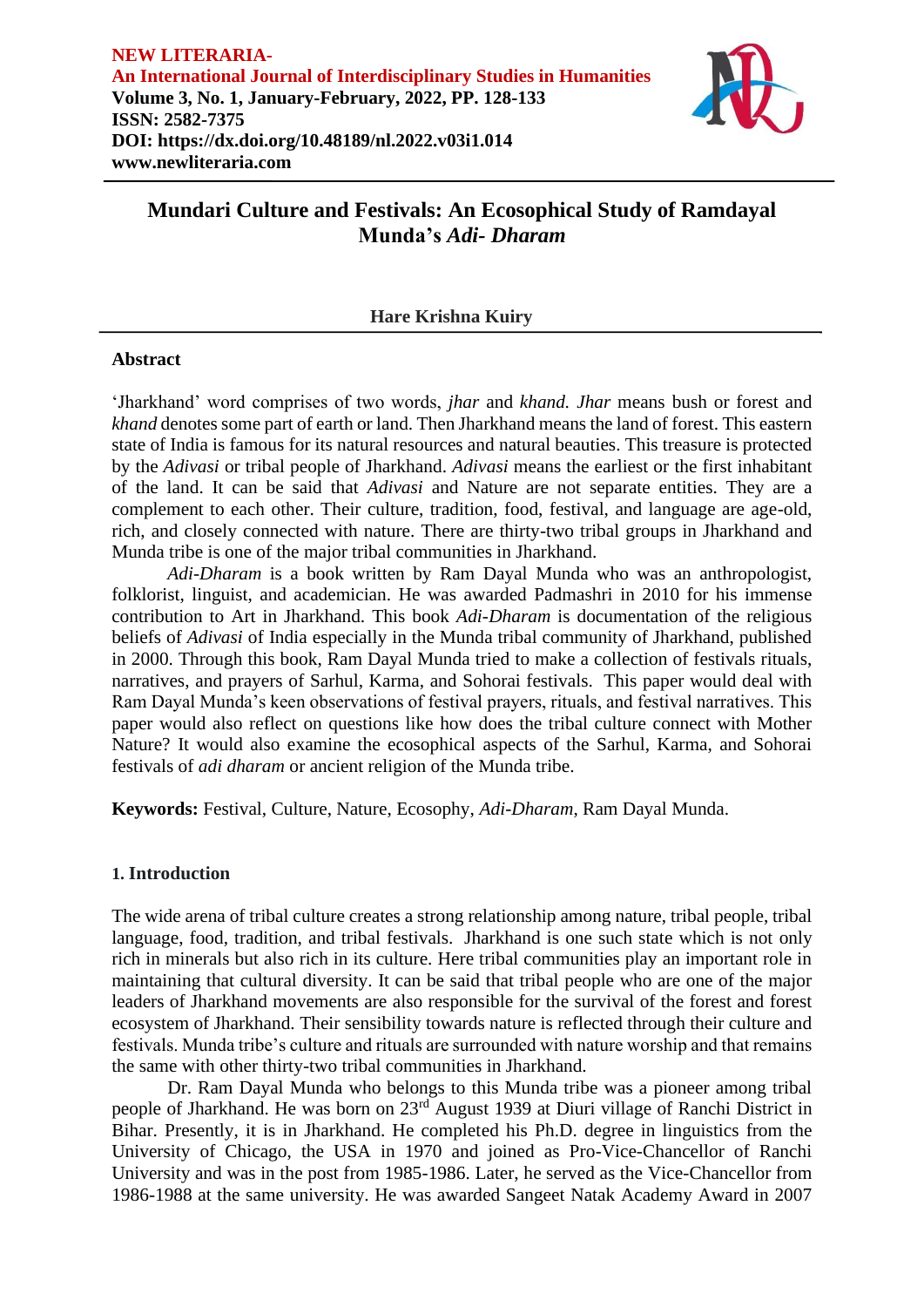and Padmashree Award in 2010 for his immense contribution to Art of Jharkhand (Manki, 2021, p. 55). Dr. Munda was an educationist, linguist, writer, musician, tribal activist, and visionary personality in the creation of the Jharkhand state. He had a plethora of publications and the *Adi- Dharam* book is one of those publications which was first published in 2000.

### **2.** *Adi-Dharam*

*Adi-Dharam* is a Hindi word. *Adi* means ancient and *Dharam* means religion. Dr. Ramdayal Munda might have chosen this title because tribal practice and culture are part of the oldest belief system which is still alive through their rituals and festivals. The subtitle of the book is 'Religious beliefs of the Adivasis of India'. As an anthropologist he had researched and written about his own culture which most of the part was in oral form. Dr. Munda worked on an anthropological level, next on a social level and at last, he worked on an understanding level. In this book, he documented three major festivals of the Munda community which are- Sarhul, Karma, and Sohrai. He had written in detail about the rituals and *khatas* (festival narratives) of these festivals. He has also mentioned other events of the Munda community like marriage and death rituals. As he himself belonged to the same community he understood the social activities and their importance. He simplified and explained all the rituals through his writings so that readers could easily understand the importance of these pious activities of the tribal culture.

Samar Bosu Mullick who is also known as Sanjay Bosu Mullick is a tribal activist, writer, and lecturer- has written the preface of the book *Adi-Dharam*. He has commented a remarkable note about this book:

"The objective of the book is obviously to forge a unity of all the *Adivasis* who still follow the traditional faith at its different levels of disintegration by standardizing the basic tenet of the faith."

The author tried to unite all *Adivasis* through their culture, art, and music that shows the world an alternative way of living with nature and this book, *Adi- Dharam* is one of the many initiatives through which he tried to protect both tribal and nature.

### **3. Mundari Festivals**

There are many types of festivals and those have different purposes also, like hunting festival, religious festival, war festival, and so on but most of the festivals of tribal people follow seasons and the agricultural cycle. Sarhul, Karma, and Sohrai are the major festivals of the Munda community and these follow the seasonal and agricultural cycle. Broadly, agriculture has a larger sense but here it focuses mainly on paddy cultivation because rice is the primary food of Jharkhand. According to the changes of seasons, Munda community celebrates these festivals and expresses their gratitude towards nature for offering a bountiful crop. Here festivals are celebrated in four parts, first 'fasting', the second 'offerings', third 'song and dance, eating and drinking', and at last 'winding up'. Planning and discussion of any festival starts at Akhra and the festival ends also at Akhra.

#### **4. Sarhul Festival**

*.*

Sarhul festival is also called *jangkor, Khaddi, Baha*, or *ba* which is a grand festival of Jharkhand, celebrated by Munda, Oraon, Santhal, Ho, and other tribal communities of Jharkhand. Sal flower is the centre of the Sarhul festival.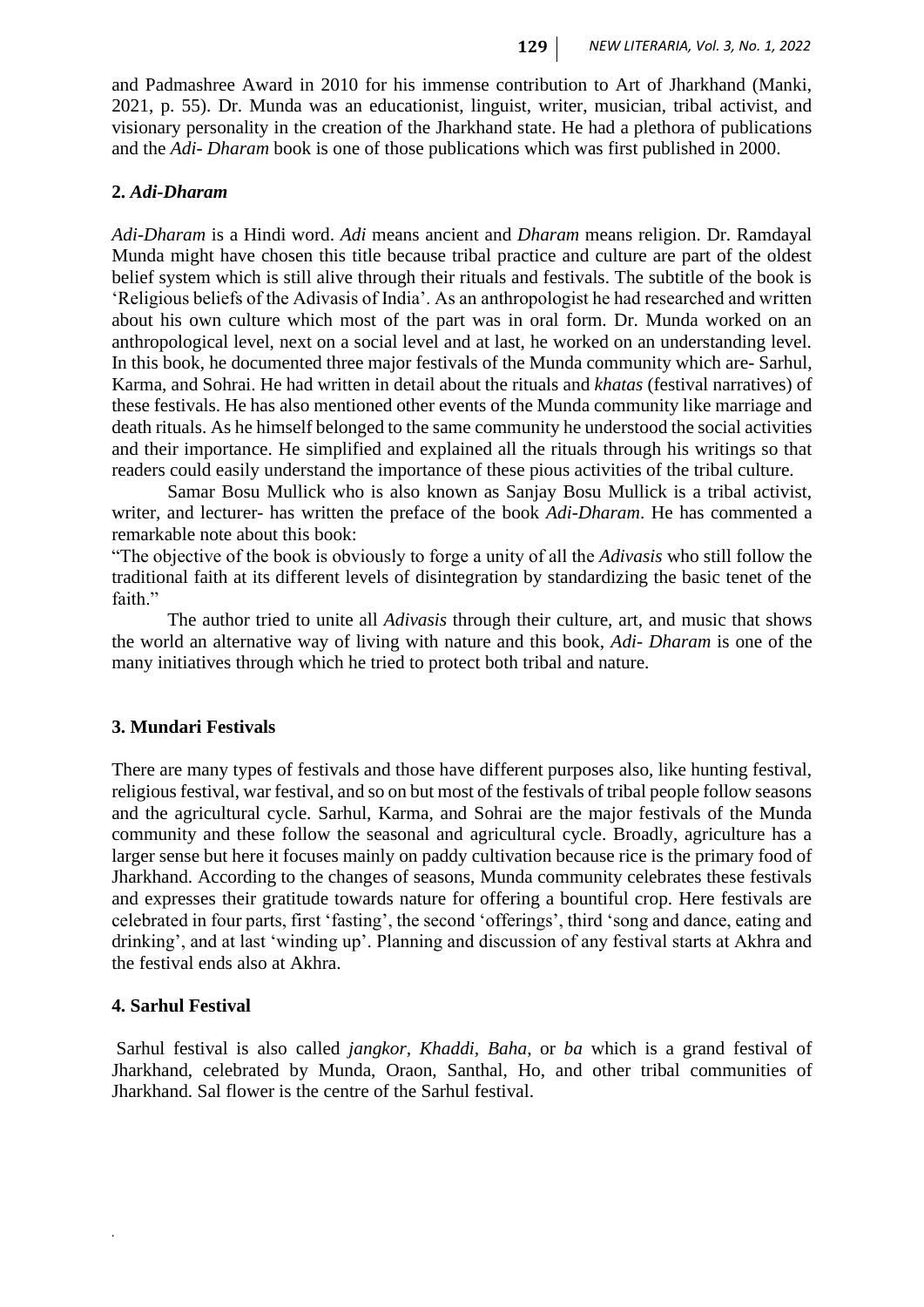

**Fig. 1.** Kuiry, Hare Krishna. Sal flower. Sarhul, Brambe, Ranchi, Jharkhand. 13 April 2021.

In welcoming the sal flower tribal people celebrate the spring festival. It is observed on *Chaitra Shukla Tritiya*, the third day after the new moon in *Chaitra*, the twelfth or last month of the Bengali solar calendar, and the first month of the Hindi solar calendar. Sarhul is a fourday festival. The first day is the day of "the fish and the crab", who are the ancestor of the earth. Tribal people catch them with respect and include them in the evening meals. The next day all gather with their hunting weapons, musical instruments, and collect ingredients for *Tehri* at *Sarnasthal.* Pahan worships the Great Spirit and sacrifices chickens and offers it to the Great Spirit or *Singbonga, Adi Maa,* and the Water Spirits. Later they pray and prepare *Tehri* and distribute it among all. Meanwhile, Pahan forecasts the rainfall of the upcoming seasons. On day three they go for the procession and last day they celebrate the Phulkhonsi ritual. Pahan goes to every house of the village and tugs the sprig of the sal flower. With this ritual, everyone greets johar, hugs each other with warm brotherhood, and takes blessings from elders and ancestors. Thus, Sarhul takes a form of festive mood.

# **5. Karam Festival**

Karam is also a harvest festival of Jharkhand. Karam tree is the centre of this festival. This festival is held on the eleventh day of Bhado, the fifth month of the Bengali calendar. This festival is celebrated not only among the Munda community of Jharkhand but also among the Kurmali, Santhal, Kharia, etc. in Jharkhand, Bihar, Orissa, Chattisgarh, West Bengal. It is a three-day festival. Seven or five days before Karam Puja, sisters bring clean sand from the river in a basket and sow seven types of grains in it. These grains are barley, wheat, corn, urad (black gram), kurthi (horse gram), black chickpeas, and peas. On the day of worship, the Karam tree is planted in the courtyard of the house or Akhra. Devotees come with their jawa. Pahan performs the worship of the Karam raja with the kathas of two brothers- Karma and Dharma. Karam dance is performed on the ground. The next day Karam tree is immersed in the river or pond. Jawa is distributed as Prasad of blessing and offerings.

# **6. Sohrai Festival**

Sohrai is a cattle festival. It is held on the new moon day of Kartik, the tenth month of the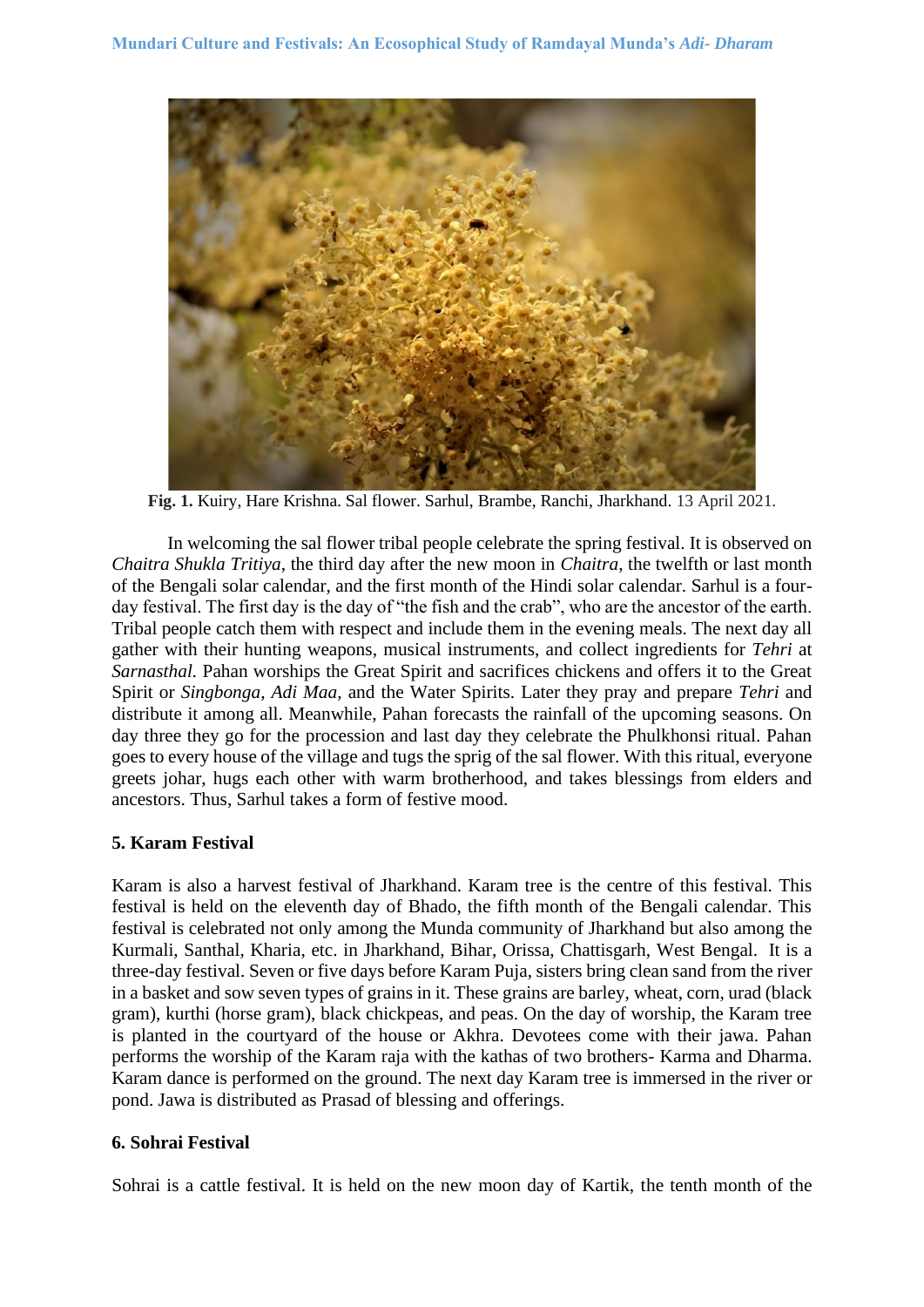Bengali calendar in honor of the cattle because they assist the whole process of agriculture, especially in paddy cultivation. It is a two-day festival. One week before *Dipavali* songs are sung in honor of the cattle. On the first day of the day of *Dipavali,* a lamp is kept lit for the whole night at the cattle shed. The next day in the morning, the entrance of the cattle shed is cleaned and decorated with the design of *gunri* or rice paste. Then cattle are bathed and brought home stepping on a beautifully designed path. After that cattles are worshiped and given fresh grass. Dishes like *pua* and *pitha* are made at home and those are offered as a *prasad* and distributed among neighbors.

## **7. Mundari Culture, Festivals, and Ecosophy**

The blended word, Ecosophy is formed with two words, ecology and philosophy. It interconnects the concepts of environment and social aspects. The Norwegian father of Deep Ecology, Arne Næss, and French post-Marxist philosopher and psychoanalyst Félix Guattari have given the idea of ecosophy. Naess aimed to transform society's ecological perspective. He has written a book, "Ecology, Community, and Lifestyle: Outline of an Ecosophy" in 1989.; His work influenced the Greenpeace founders. Essays by Naess, Chellis Glendinning, Gary Snyder, Dolores LaChapelle, Paul Shepard, and others are included in this book.

Culture, festival, ritual, and tradition help a community to live with their own identity, and the Munda community's culture and festival ritual respect Mother Nature and preserve it. Dr. Munda's philosophy primarily focuses on the environment of Jharkhand and its tribal population. Throughout his life, he tried to protect the culture of the tribal people and unite all tribes through the celebration of festivals so that nature never gets separated from their lives. Samar Bosu Mullick, in the preface of *Adi-Dharam,* mentions "The Adivasi are going to play a historical role in presenting an alternative way of life and belief that is capable of protecting the planet and the people from the impending threat of anthropogenic disaster." The comment of the book of Dr. Ramdayal Munda's *Adi-Dharam, religious beliefs of the Adivasis of India*  emphasizes the importance of preservation of tribal culture of Jharkhand.

Justin B Richland, an associate professor of Anthropology at the University of Chicago has written that "Culture is often described as social rather than individual, local rather than universal, learned rather than instinctive, historical rather than biological, evolved rather than planned, distributed rather than centralized, and cultivated rather than coarse."(Richland, 2018). Therefore, all the festivals, rituals, worshiping, socialize practices come under the umbrella term "Culture". Tribal culture has a huge significance on nature and the ecosophical concept of Dr. Ramdayal Munda. Dr Munda said that "The Adivasis' long association with forest has deeply affected him psychologically. Searching for peace, the last goal, the Adivasi always moves towards the forest…" Nature and adivasi are complement to each other and all these rituals and festivals are the celebration of the relationship of the creator and creation. The celebration of the relationship can also be found in the importance of Sarhul, Karam, and Sohrai, the three major festivals of the Munda community of Jharkhand.

Sarhul is a nagpuri word. It is formed of two words *Sarai* and *Hul*. *Sarai* is Sal and *hul*  mean "collectively", and also "grove". This *sal* flower is representative of all flowers in the Munda community. Through this festival pahan welcomes nature in that hope of good agricultural production and no Adivasi would bring home any new leaves or flowers or use them in any way before the *pahan* has formally welcomed it. All the natural elements take an important role during the Sarhul festival because there are many spirits like the Great Spirit, Water Spirit, Hill Spirits, and all they are in the position of God in the Munda community. The fish, the crab, the turtle, and the earthworm- all these little creatures take a big space in the culture of the Mundas because they are not the ancestors. They helped singbonga in the creation of the earth.

Let's take a close look at the mantra of the Sarhul festival. Adivasi people's world is made of their nature, their ancestors, and their gods. These lines of mantras show the close

*.*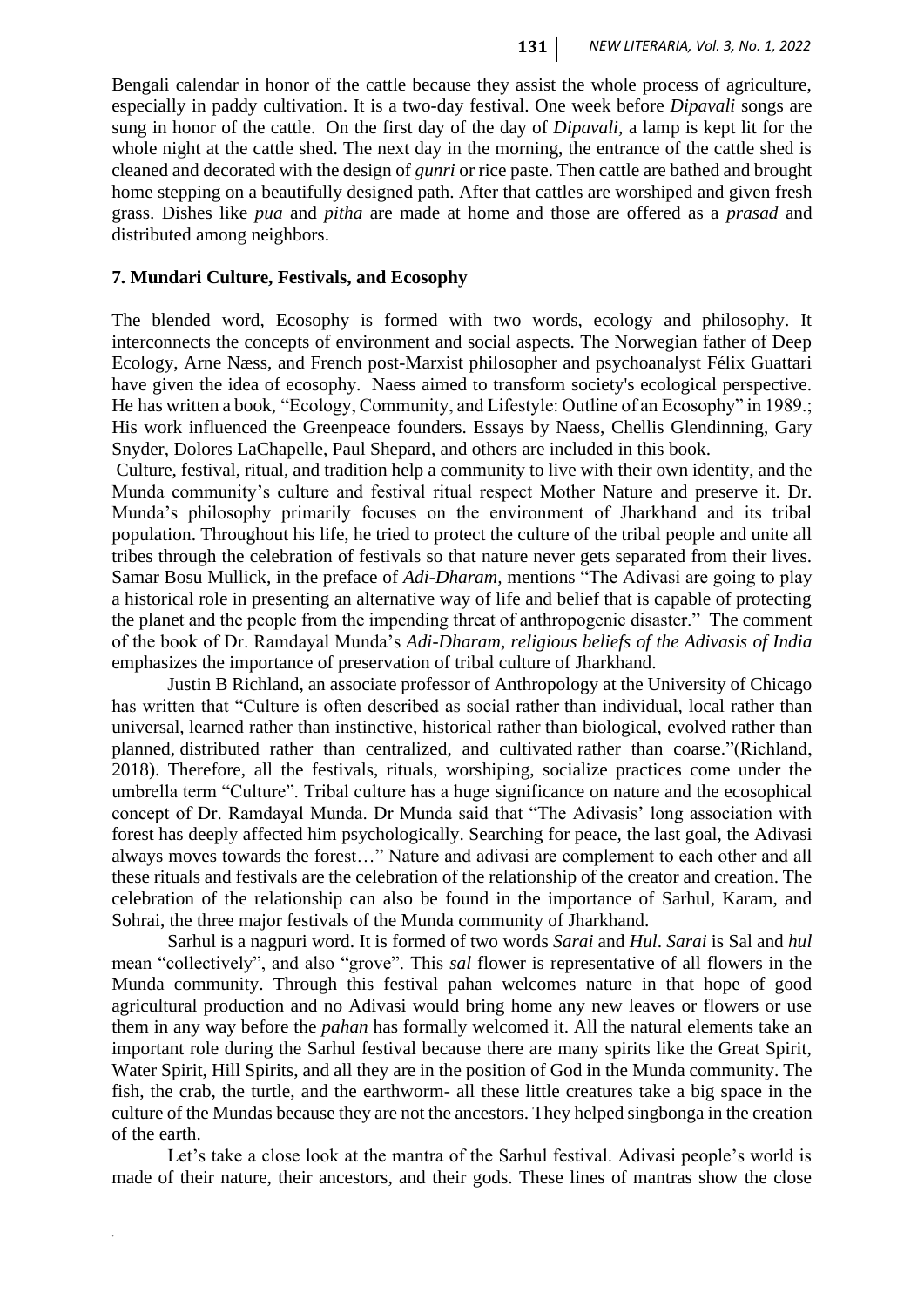relationship between the creator and the creation.

Oh Great Spirit of high heavens. Mother Earth down below. You rise like milk, you set like curd... ...We invite you, we call upon you. You sit with us, you talk with us. A cup of rice beer, a plate of mixed gruel. You drink with us, you eat with us. (Munda, 2000, p.14)

The lines of the prayer are chanted by the *pahan* at s*arnasthal* and this is applicable to most occasions with slight differences. As the earth is the primary container of the religion of Adivasi people and their identity therefore earth is greeted in all mantras of worship.

*Sarnasthal* or *jaher* is a small grove. This place has immense significance in all festivals of the tribal of Jharkhand. It is believed that Sarna Maa lives in this religious grove. As it is a religious grove so it is strictly prohibited to cut trees from there and hence it creates a small forest eco-system.

Karam festival is directly concerned with cultivation: involving sowing, sprouting, and growth of crops. Karam the word also denotes work or hard work. This festival is celebrated during the leisure period after the hard work of the plantation process of paddy. Karam tree is the core of the festival and on the last day of the Karam festival, sal or *bhelua* branches are planted amidst the crop field with the hope that the Karam raja will protect their crops. One observation that can also be noticed at that point is that the drongo bird usually sits on the branch of sal and eats unwanted insects from the paddy field.

Sohrai festival is one such festival that redefines the definition of the family. It shows the true bond of a relationship. "Family are usually the people we care about most, and the ones we are most likely to protect from harm. And being a member of a family (a mother, father, uncle, or sister) is often one of the strongest identities people have. In The Land of the Spotted Eagle, Standing Bear uses *these lines are talking about America* the explicit term 'kinship' to place humans within a family that includes other living beings who are not human: 'kinship with other orders of life' 'kinship to other lives'" (Bear, 2021, p. 202).

Sohrai festival is observed in honor of the cattle and it is also an agriculture-centered festival. As the cattle assist through the whole process of paddy cultivation and other agricultural activities so it is the best time to care for them, worship them, and dedicate these days of the festival.

"... if all living things are siblings, then we must love, revere, and protect them" (Stibbe, 2020, p. 422).

Tribal people believe in interdependence rather than independence. Every natural object and living creature get respect in tribal culture. Sohrai festival is the celebration of co-existence and celebration of the relationship of the man and cattle.

### **8. Conclusion:**

"The Adivasi are going to play a historical role in presenting an alternative way of life and belief that is capable of protecting the planet and the people from the impending threat of anthropogenic disaster." These lines are commented by Samar Bosu Mullick in the preface of *Adi- Dharam*. Mundari culture and festival rituals show gratitude to Mother Nature and tribal people are more concern about their surroundings and nature therefore this culture shows the world the alternative way of life. Being a visionary person, Dr. Ramdayal Munda can analyze the cultural importance of tribal people and his own community. He also believed that tribals would survive only if their culture continued to flourish. It gives an identity and rhythm to their